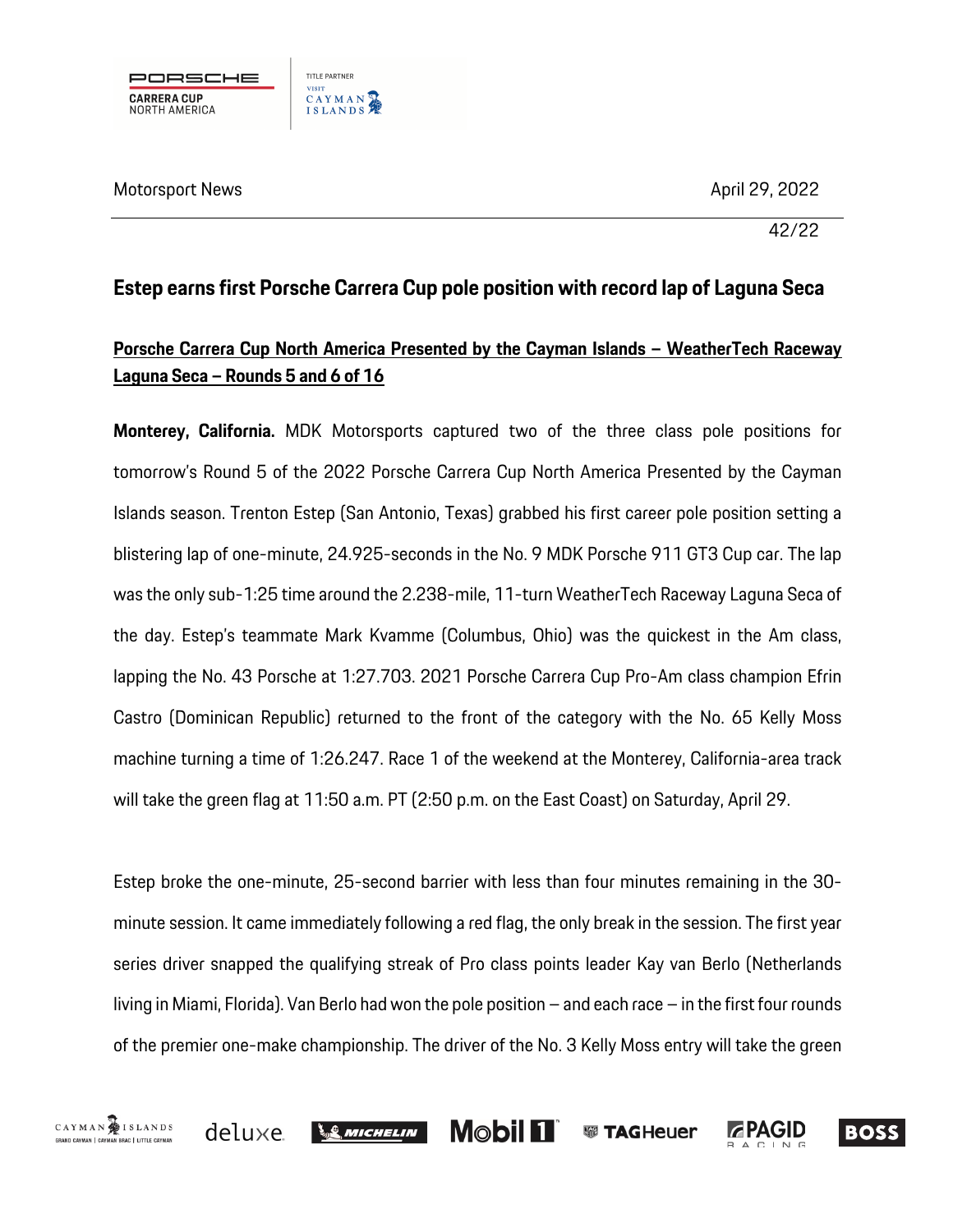

flag for the 40-minute race from fourth-position overall. Riley Dickinson (New Braunfels, Texas) will start in second-place on the outside of Row 1 in the No. 53 Kelly Moss entry just ahead of his championship rival Parker Thompson (Canada). Thompson, currently 40-points behind van Berlo in the title chase, will see the green flag from third-place, inside Row 2, on the grid.

The fastest lap by each driver in qualifying sets the grid for the first race of the weekend. The second fastest lap by each driver acts as the qualifying time for the second race to be run on Sunday. Should a driver better their second best time during the race, the faster of the two will act as the qualifying time.

32 identical Porsche 911 GT3 Cup race cars will start tomorrow's 40-minute race. Round 6 is scheduled for Sunday, May 1 at 8:40 a.m. California time, just ahead of the Monterey Sports Car Championship's WeatherTech SportsCar Championship feature event.

### **Where to Watch.**

CAYMAN SISLANDS

GRAND CAYMAN | CAYMAN BRAC | LITTLE CAYMAN

Live timing and scoring of each Porsche Carrera Cup North America Presented by the Cayman Islands session can be found at www.PorscheCarreraCup.us. IMSA Radio will again provide play-byplay commentary for the two races. The races will be broadcast live on the official series web site – www.porschecarreracup.us – and on the Peacock Streaming App.

**Trenton Estep, No. 6 MDK Motorsports Porsche 911 GT3 Cup. Pro Class and Overall Pole Sitter.**

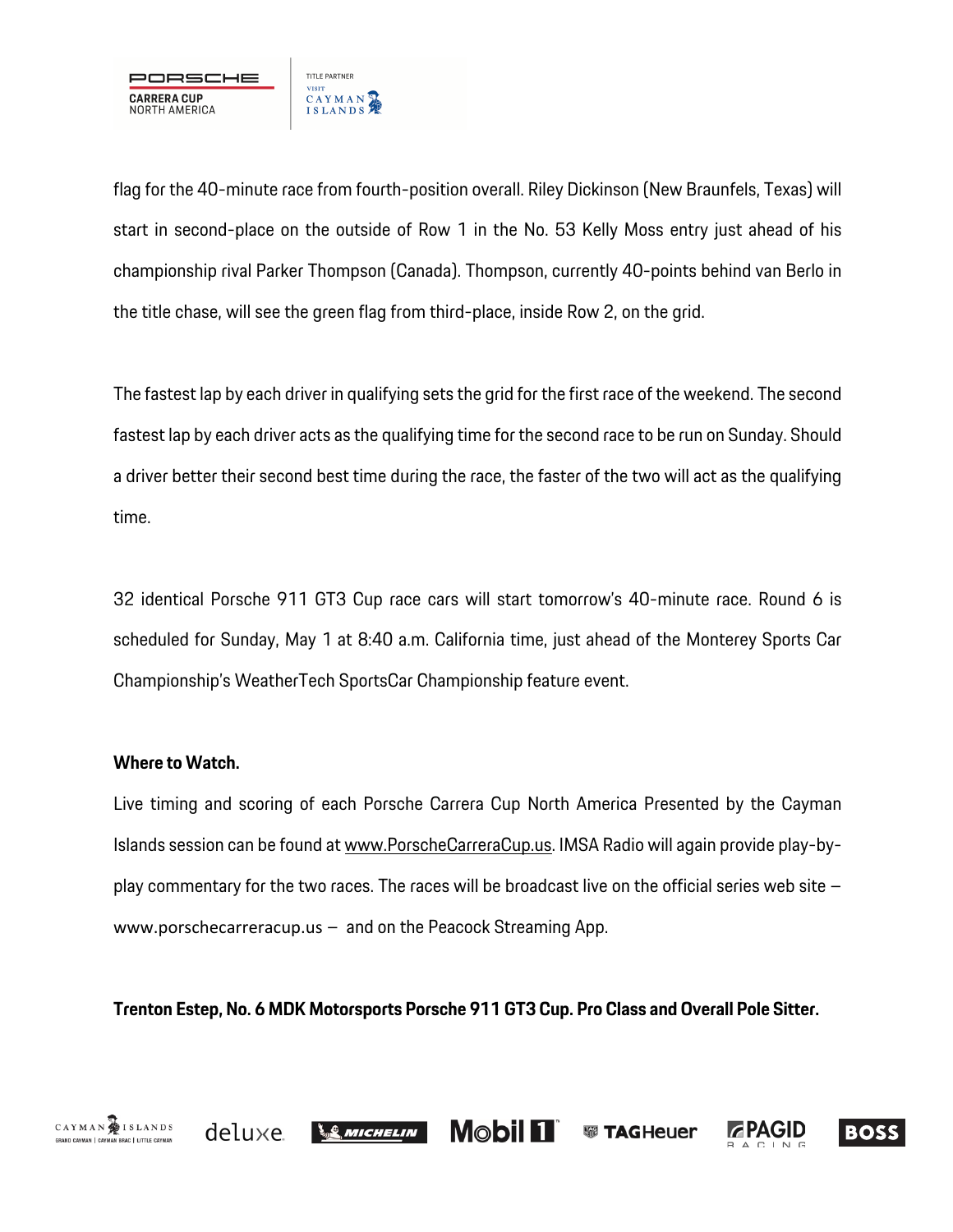TITLE PARTNER **VISIT CARRERA CUP** CAYMAN<sub>2</sub> NORTH AMERICA

"This is special. Really, really special. This is an awesome accomplishment as a team, it is such a team effort. I see how much work and effort goes into this by the crew. To earn a pole in Pro and in Am is a super accomplishment and I am really happy for the team. Thankfully, we were able to put a lap together. I did a little better job with tire management on the second tire set. I was able to manage the gap and the car was there when I needed it to be. The race is going to be a completely different mindset. This is my first pole here in Carrera Cup and the tire is very different than anything I am used to. That being said, I had the opportunity to test here. We did a couple of race runs and we focused on tire management. Tire degradation is everything here at Laguna. Hopefully it stays cool and what we learned today will transfer to tomorrow."

#### **Efrin Castro, No. 65 Kelly Moss Porsche 911 GT3 Cup. Pro-Am Class Pole Sitter.**

"I am starting in a good position tomorrow. The team did a fantastic job with the setup. I was pushing all the way to the end. We lost three or four laps because of the traffic but I was able to get two laps that set me up for the pole. The track was very dusty but overall, it wasn't that bad. The temperatures were cool enough that it gave us a lot of horsepower. We were trying to find a gap. We would get one and then we would lose it because a car spun and then the red flag. So, a couple of incidents made it difficult for us to get a good lap in."

#### **Mark Kvamme, No. 43 MDK Motorsports Porsche 911 GT3 Cup. Am Class Pole Sitter.**

"It was a great session. I beat the second-place car by 5/1000ths of a second. That is about two inches over the entire lap. It was tough. Qualifying is all about positioning. By being on the inside of the row, I will be able to have the advantage going into Turn 1 and Turn 2. By staying up front you

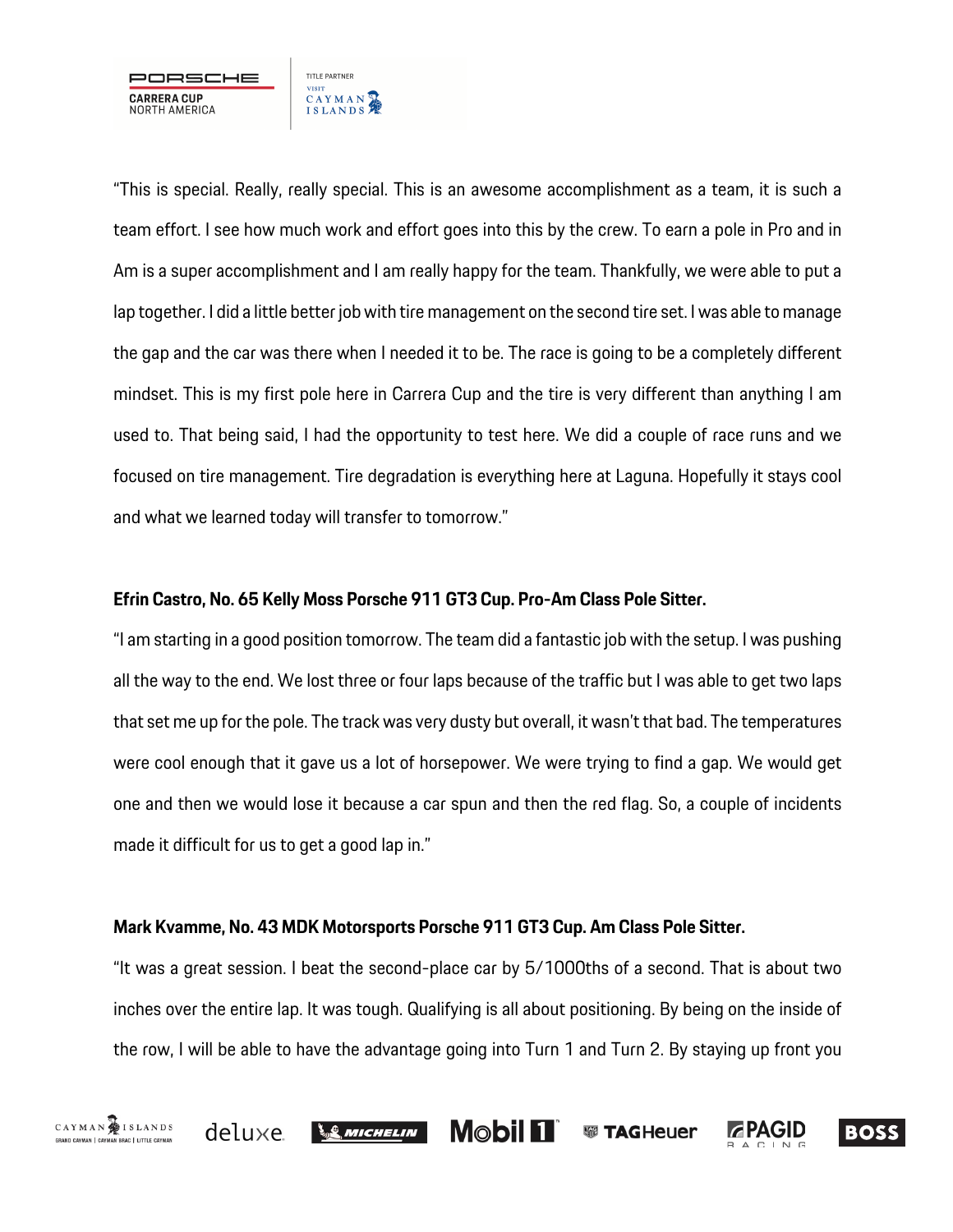

have a better chance to stay out of the melee. What I really tried to do was to have as few laps on those qualifying tires as I could going into the race. These tires at the end of this race will be just shattered. The Michelins are a phenomenal tire, but this track is just so brutal on them. The team is just doing a fabulous job, really gelling."

#### **About the Cayman Islands.**

The Cayman Islands, located an hour south of Miami in the vibrant tranquility of western Caribbean, is a premier destination for travelers, thrill-seeking divers, adventurous epicures, honeymooners and families alike. The trio of islands affords each guest with the ultimate setting to enjoy life's finest comforts, as the Caribbean's leading luxury lifestyle destination. Five-star resorts, high-end villas, condos and breathtaking beachfront properties unique to each island offer a myriad of accommodation options for discerning travelers to enjoy. Additionally, the Cayman Islands is frequently heralded as the "Culinary Capital of the Caribbean" and offers endless gastronomic experiences to delight even the most seasoned of palates.

The Cayman Islands, world-renowned for impeccable "Caymankind" hospitality also employs bestin-class health and sanitation protocols to keep visitors and locals safe. To learn more about the Cayman Islands, please go to www.visitcaymanislands.com; www.divecayman.ky or call your local travel agent. For the most up-to-date travel guidance and protocols, please visit: https://www.exploregov.ky/coronavirus**.**

**Porsche Carrera Cup North America Presented by The Cayman Islands.** 



deluxe



**Mobil 11 W** TAGHeuer